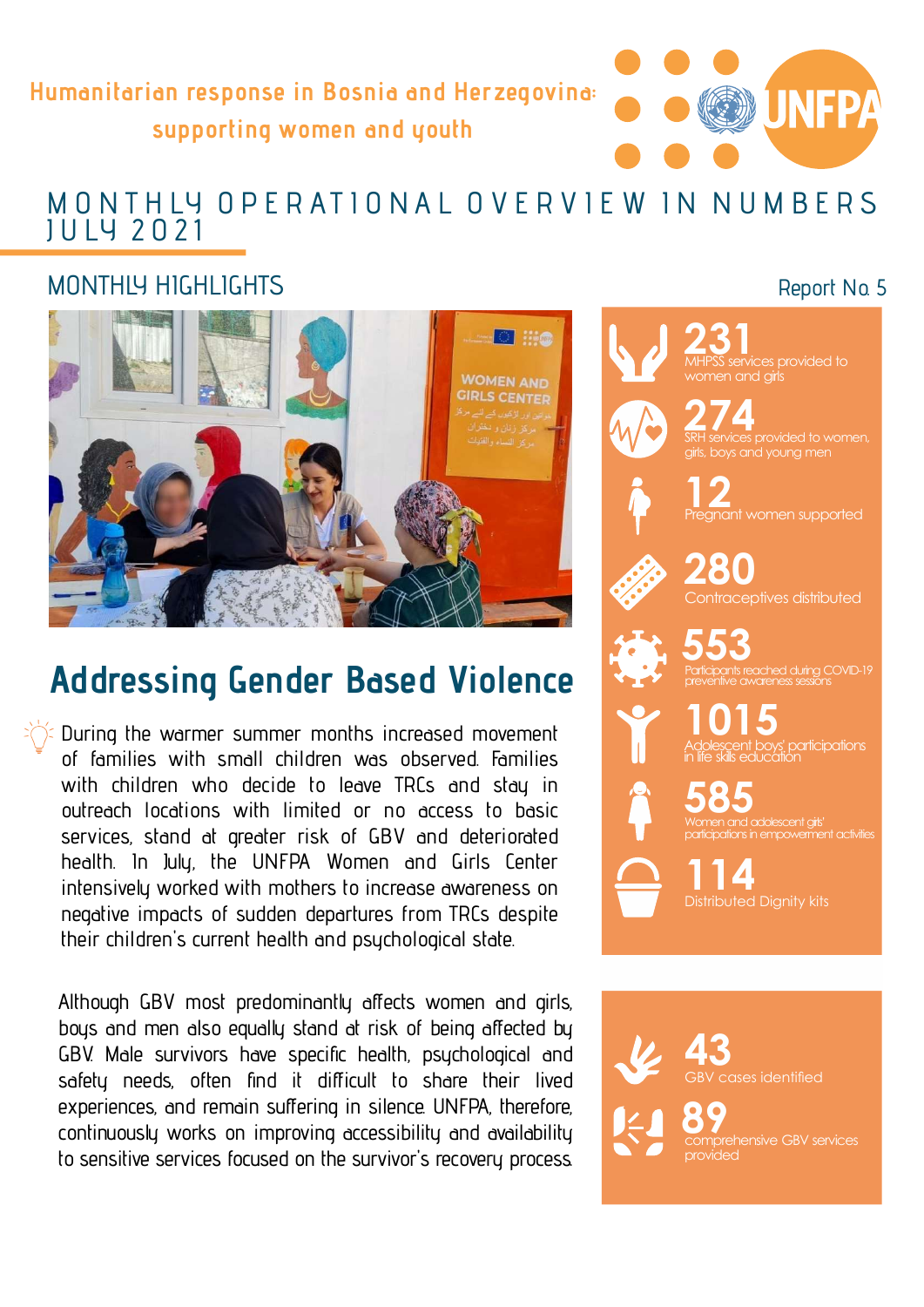## Humanitarian response in Bosnia and Herzegovina: supporting women and youth

July 2021

## Access to sexual and reproductive health services

- UNFPA ensures that all residents of Temporary Reception Centers have equal access to information on SRH through regular SRH sessions with highly trained healthcare professionals. UNFPA supported SRH sessions are both curative and preventive, ensuring a wide range of services for both male and female beneficiaries. In July, UNFPA SRH educational sessions were aimed at educating on preventing sexually transmitted diseases, monitoring of one's own health and timely reporting of symptoms.
- Maintaining that access to family planning is a human right, UNFPA through its Centers supports beneficiaries with family planning services and reliable access to high quality contraceptives in line with the recommendations of healthcare professionals.

## Fast facts

5500 Estimated migrant/refugee population in BiH

2 UNFPA Woman and Girls Centers

**4**<br>UNFPA Boys and Young Men Centers **1998 SEE** 

and the creative creative creative creative creative creative creative creative creative creative creative creative creative creative creative creative creative creative creative creative creative creative creative creativ

The comment of the strength of the strength of the strength of the strength of the strength of the strength of the strength of the strength of the strength of the strength of the strength of the strength of the strength of





## Informal education and empowerment services

- **>** Residents of Temporary Reception Facilities are faced with numerous hardships on a daily basis. Through outdoor games, sports event and creative workshops, UNFPA in collaboration with other partner agencies aims to encourage positive behavioral traits, reduce stress and eliminate pessimism amongst beneficiaries.
- and the predicing respectful discontinue of the predicing respectful discontinue of the predicing respectful discontinue of the predicing respectful discontinue of the predicing respectful discontinue of the predicing resp UNFPA aims to reduce intercultural tensions and ethnic conflict by facilitating educational sessions building on acceptance of diversity and practicing respectful discourse. UNFPA implements Boys on the Move methodology sessions aimed at preventing potential conflicts through teaching nonviolent problems solving strategies.